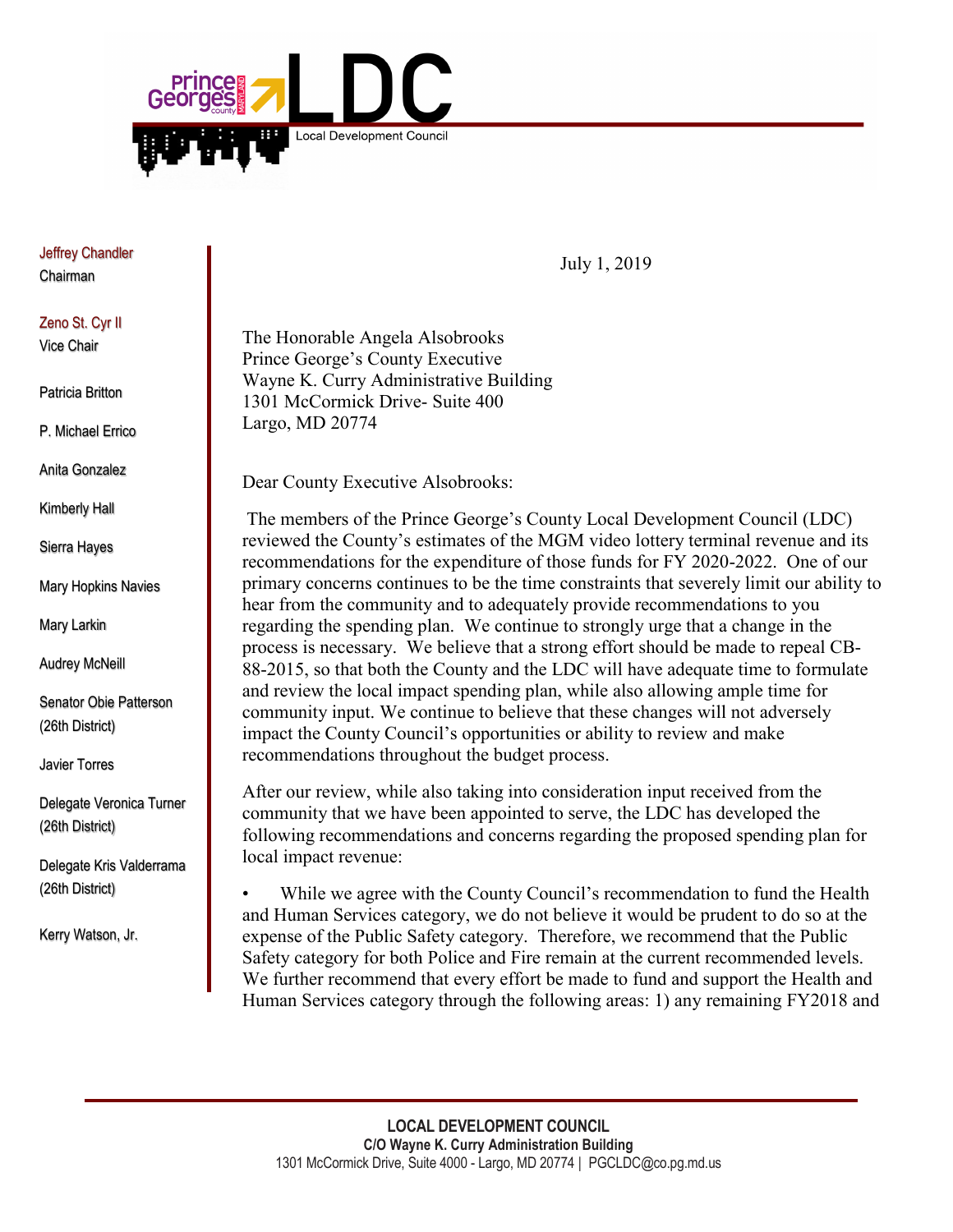

FY2019 Local Impact Grant balances; 2) any unallocated VLT funds from the previous FY2018 and FY2019; and 3) that going forward other funding mechanisms be evaluated to continue to fund the efforts of Health and Human Services.

• In the area of Transportation and Public Safety, we understand that legislatively 40% of the MGM Local Impact Funds are allocated to the MD210 Infrastructure Improvement Project. We thank you and strongly support your efforts to increase and improve the safety measures along the MD210 corridor. We recommend that an adequate portion of these funds be directed to continue to add additional safety enhancements along this corridor, especially during the continuing construction. Secondly as it relates to the MD210 funds allocated through the MGM Local Impact funds, since MD210 is a state road we recommend that consistent with precedent and at an appropriate time, the County should request reimbursement of any impact funds spent on Route 210 improvements and reallocate those reimbursed funds back to the local impact grant funding.

• In our efforts to promote greater transparency and accountability, we recommend that before impact funds are awarded to various programs noted in the MSYP, such as Crossland Career Academy and Employ Prince George's, that the LDC be afforded the opportunity to review the proposed budgets for these proposed funding awards. Additionally, the LDC would like to receive periodic updates, at least biannually, preferably quarterly, on the funds being allocated and/or disbursed to the various expense categories as listed in the spending plan. We request a full accounting of the previous fiscal year's expenditures as related to the corresponding multi-year spending plans, once the closing reconciliations are completed. This review, along with the ongoing periodic updates will provide the LDC with the evaluation tools and performance measures to make more informed recommendations and revisions as deemed appropriate to meet the needs of the community we have been assembled to serve. We continue to invite and welcome leaders from every expense category to share and report their progress during our general meetings. It is our goal to use these opportunities along with the periodic updates and proposed budget previews to provide transparency and accountability to the citizens within the impact zone that all funds are properly allocated and used according to the adopted multi-year spending plan.

• Finally, the LDC seeks your support and guidance as it pertains to the current hold-harmless provision and its effect on the local impact funds. While we understand the initial concept and necessity for the implementation of this provision, we are concerned that this provision is no longer meeting its initial purpose of providing jurisdictional fairness in the distribution of VLT revenues. Therefore, we recommend and request that the necessary parties are engaged to review the current hold-harmless provision, looking toward developing the strategies and steps necessary to revise and/or repeal this provision. It is our hope and goal that this will not only limit but ultimately remove the effect of the hold-harmless provision on the Prince George's County Local Impact Funds. We see this as more than an opportunity to increase local impact funding, but more so as an opportunity to maximize our abilities and our reach to serve, support, and meet the needs and concerns of the citizens